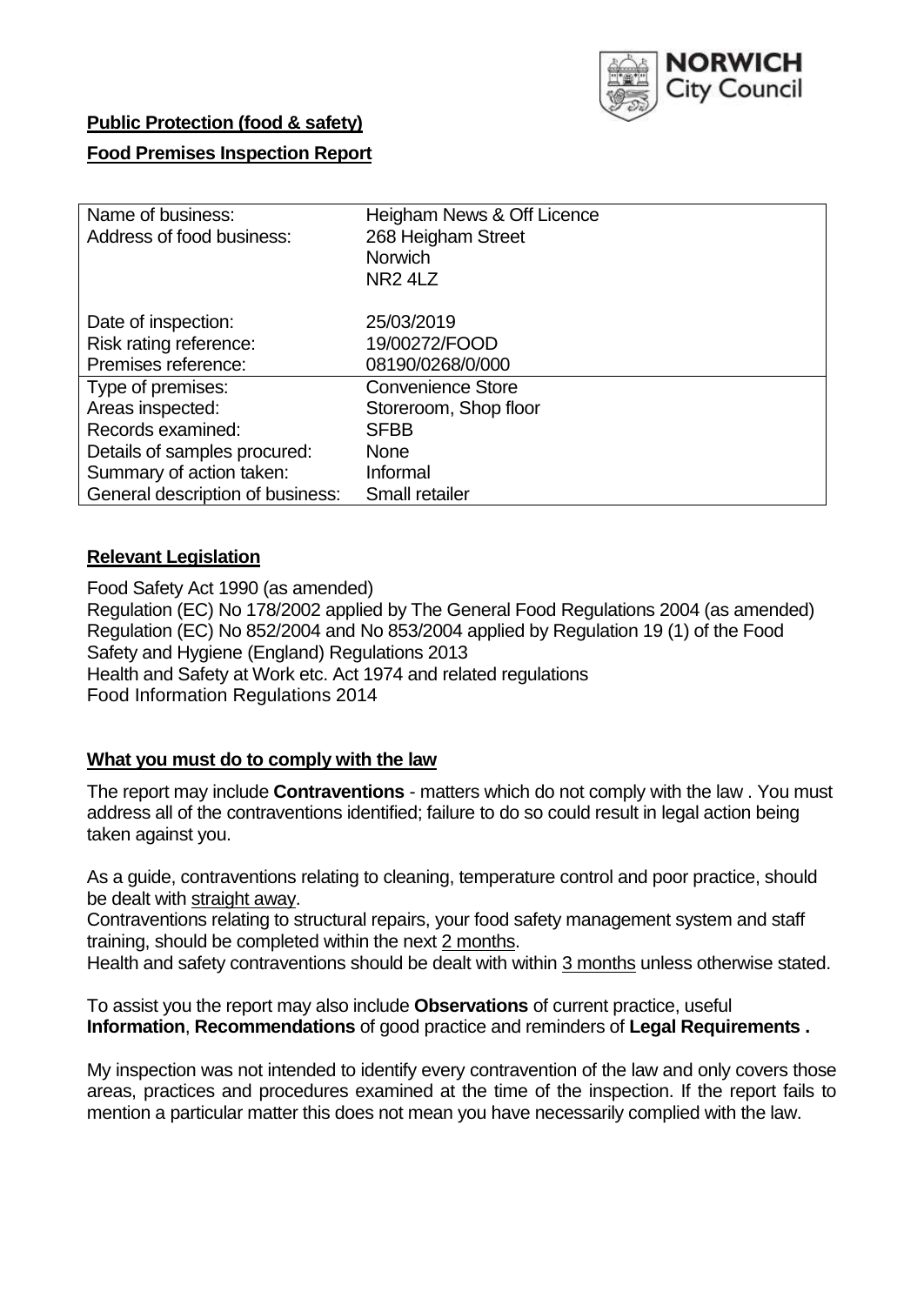# **FOOD SAFETY**

### **How we calculate your Food Hygiene Rating:**

The food safety section has been divided into the three areas which you are scored against for the hygiene rating: 1. food hygiene and safety procedures, 2. structural requirements and 3. confidence in management/control procedures. Each section begins with a summary of what was observed and the score you have been given. Details of how these scores combine to produce your overall food hygiene rating are shown in the table.

| <b>Compliance Area</b>                     |          |                  |           | <b>You Score</b> |                          |    |           |    |                |  |  |
|--------------------------------------------|----------|------------------|-----------|------------------|--------------------------|----|-----------|----|----------------|--|--|
| Food Hygiene and Safety                    |          |                  |           | $\bf{0}$         | 5                        | 10 | 15        | 20 | 25             |  |  |
| <b>Structure and Cleaning</b>              |          |                  | $\Omega$  | 5                | 10                       | 15 | 20        | 25 |                |  |  |
| Confidence in management & control systems |          |                  | $\Omega$  | 5                | 10                       | 15 | 20        | 30 |                |  |  |
|                                            |          |                  |           |                  |                          |    |           |    |                |  |  |
| <b>Your Total score</b>                    | $0 - 15$ | <b>20</b>        | $25 - 30$ |                  | $35 - 40$                |    | $45 - 50$ |    | > 50           |  |  |
| <b>Your Worst score</b>                    | 5        | 10 <sup>10</sup> | 10        |                  | 15                       |    | 20        |    |                |  |  |
|                                            |          |                  |           |                  |                          |    |           |    |                |  |  |
| <b>Your Rating is</b>                      | 5        | 4                |           | 3                | $\overline{\mathcal{P}}$ |    |           |    | $\overline{0}$ |  |  |

Your Food Hygiene Rating is 5 - a very good standard



# **1. Food Hygiene and Safety**

Food Hygiene standards are excellent. You demonstrated full compliance with legal requirements. You have safe food handling practices and procedures and all the necessary control measures to prevent cross-contamination are in place. **(Score 0)**

## Temperature Control

**Observation** I was pleased to see you were able to limit bacterial growth and/or survival by applying appropriate temperature controls at points critical to food safety and that you were monitoring temperatures.

#### Unfit food

**Observation** Regular date coding checks are carried out and a list is kept of products nearing their use by date.